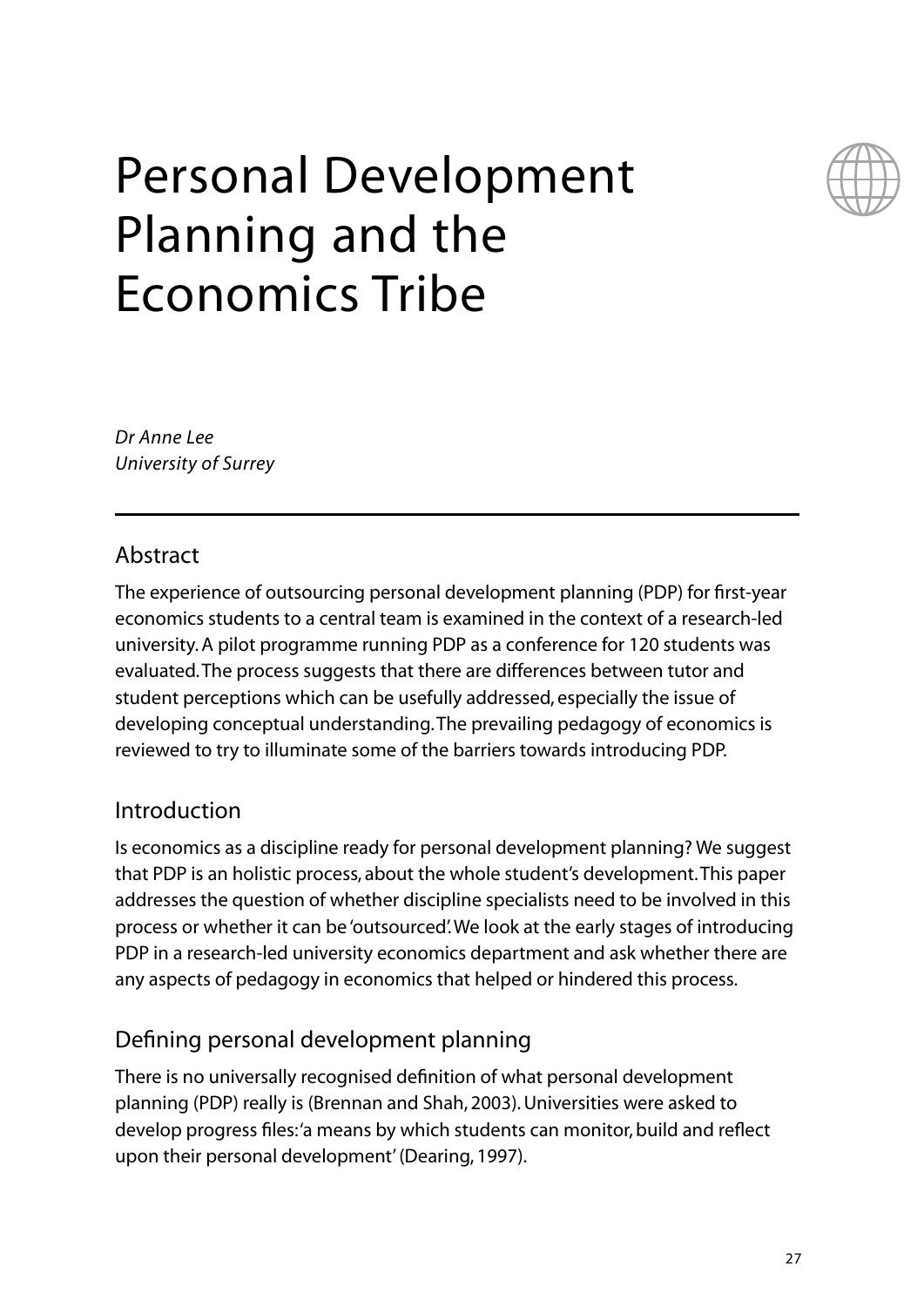The UK national Quality Assurance Agency (QAA) guidelines state that PDP is concerned with learning in a holistic sense (both academic and non-academic) and a 'process that involves self-reflection, the creation of a personal record, planning and monitoring progress towards the achievement of personal objectives'.The guidelines also give statements as to the intended purpose of PDP, i.e. to enable students to become more effective, independent and confident self-directed learners, to understand how they are learning, to relate their learning to a wider context and to improve their general skills for study and career management.

Discipline specialists may feel that their involvement in PDP is inappropriate because they lack the necessary skills to properly promote it; their job descriptions and expertise focus them on teaching their academic subject and being active researchers. Moreover economics staff said that they perceived high opportunity costs for investing their time in, as yet, unproven benefits from PDP. One senior member of the economics staff added 'the potential gains for students of PDP are difficult to identify being inextricably linked to personality and other factors in students' lives that are beyond the remit and control of their tutors. People trained in skills development and academic support are more likely to be able to capitalise on these possible benefits by developing latent talents.'

Allen describes PDP as a subtle revolution (2002: 2).The question is whether and to what extent specialist involvement is required.

A core strand of PDP is to encourage meta-learning.'Meta-learning is basically about a process of being aware and taking control of one's own learning' (Meyer and Shanahan, 2004: 444). Universities are now being asked to make sure that students acquire the skills of self-management and lifelong learning, rather than just hoping that students will pick them up (Allen, 2002). Metacognition is the skill of directing how we think, and reframing is an important part of this skill. Barnett (2000) points out that we are educating our students in an age of supercomplexity and argues that the only skills that will count are the skills of constant inquiry, scrutiny and reframing. In this context I am using the concept of reframing as Habermas (1971) would describe reflection – the process of theory building.This is an important concept, which became highlighted in our survey of what economics lecturers were looking for in a top economics graduate, and that was missing from the first-year students' views.

# PDP at the University of Surrey

Within an overall understanding there is considerable freedom to define PDP. At Surrey there was wide consultation, through a task group, on a framework that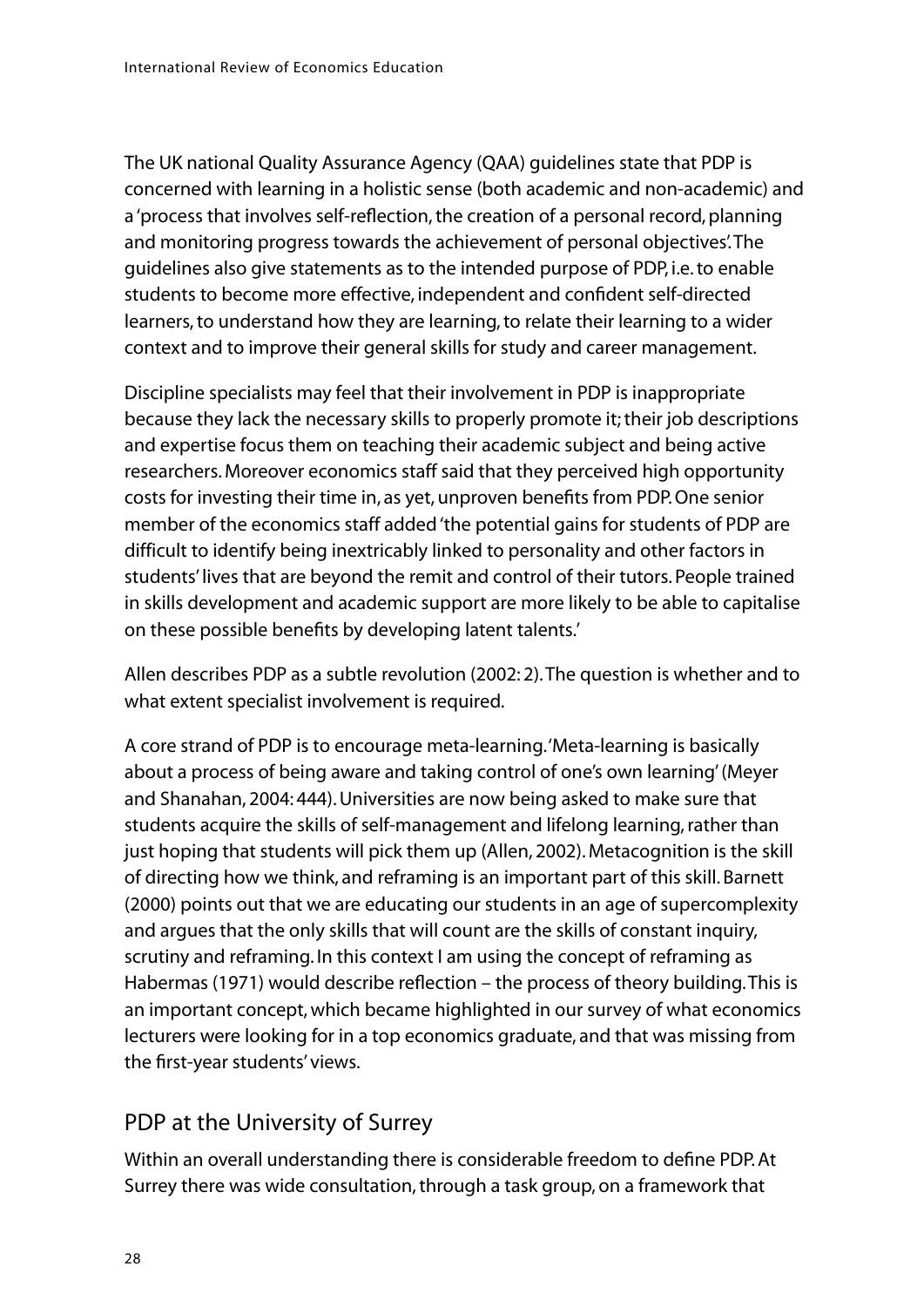defined learning objectives and target outcomes and took into account the already agreed Surrey Skills Statement (see Appendix 1).

The learning objectives needed to reflect various perspectives: those of the university itself, academics, students and employers.There is an interesting (and separate) debate to be had about whose perspectives should take primacy.The learning objectives finally agreed upon are shown in Appendix 2 (Table 2).They were derived from an analysis of the university's mission statement and other policy documents, the work of Barrie at the University of Sydney on Graduate Attributes (2006) – see Appendix 2 (Table 3) – and work looking at the stages of maturation that graduates and adults may move through (Perry, 1970; Hall, 1994).

Perry (1970) wrote about the stages he identified that students at Harvard went through during their college years.This study has been criticised for being dated and gender specific (mostly male), but later studies have replicated condensed versions of these stages. Perry found that students move from an understanding of knowledge, which is a basic duality (there is a right and a wrong), through perceiving relativism to understanding the role of reflection and self-identity.

Perry emphasised the students' initial desire for certainty, for facts and a belief that the teacher will know them, moving to the development of a conceptual and provisional attitude towards knowledge.This development of conceptual understanding is an area in which we later demonstrate that new economics undergraduates may have a void.

Hall (1994) emphasised the move to situate understanding in a holistic world view. He wrote about the different values that adults may have as they examine them: moving from surviving through self-initiating to interdepending.This highlights the need for a developmental approach and suggests that the development of a coherent value system will underpin any effective PDP.

The University of Surrey has a vibrant professional placement scheme for undergraduate students and an excellent record on graduate employment.Thus as an institution it emphasises and values employability as a key part of PDP.

The framework of learning objectives chosen by Surrey was similar to that designed by Sydney, but the implications of the words within the framework were different. It was agreed that the learning objectives should cover three main areas:

- 1 Learning, research and scholarship
- 2 Employability and engagement with society
- 3 Personal and communication skills.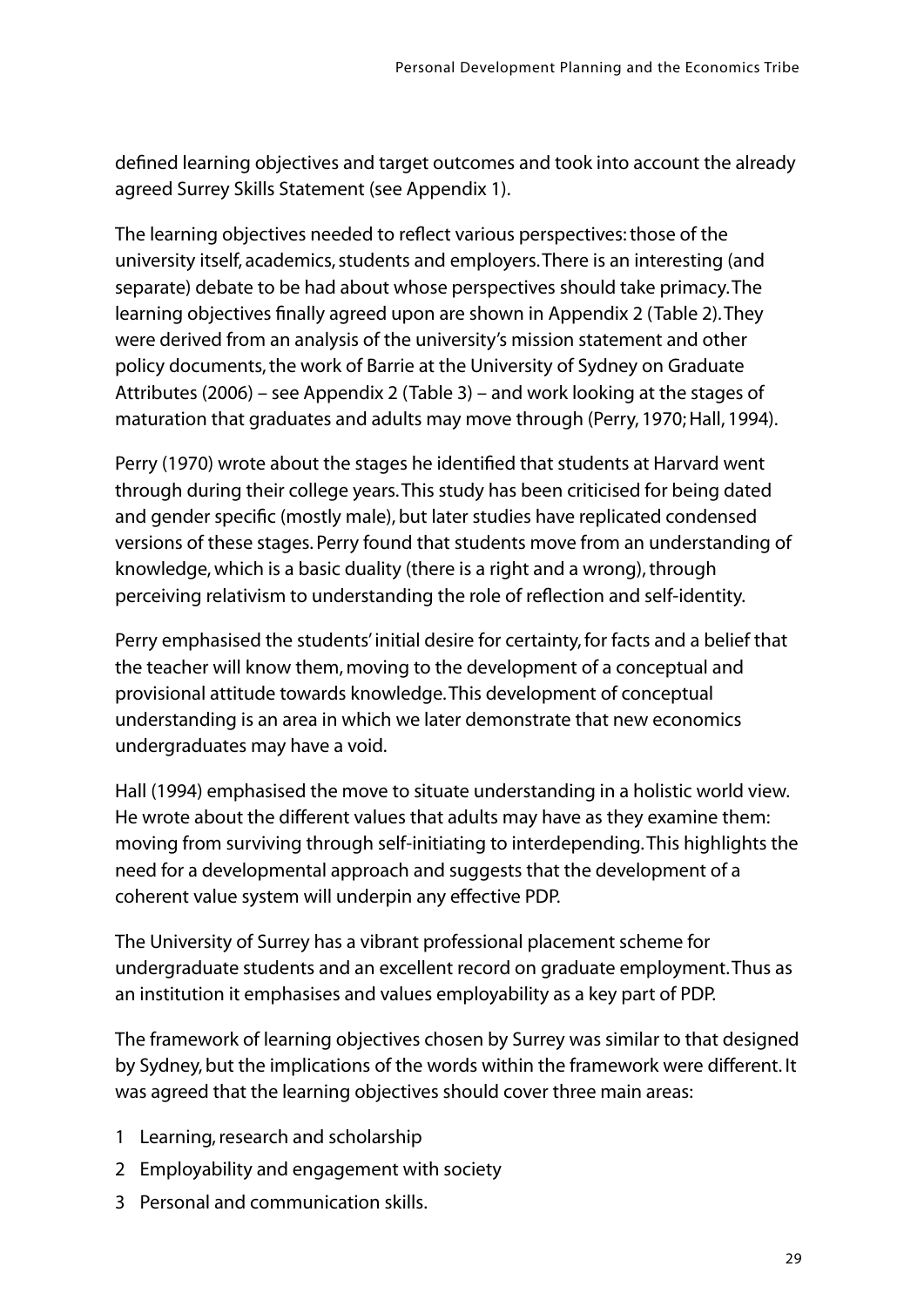The institutional policy implies that the departments are responsible for deciding how they want PDP delivered and what activities are to be included.The subsequent implication is that there should be an audit trail available so that the PDP process can be evaluated.

Appendix 2 lists the learning objectives for first-year students at Surrey and the objectives identified by Sydney's graduate attributes project.

# Economics and PDP?

The Economics Department wanted to find some way of offering PDP to their students. It had limited spare staff capacity or skill in this area and economics staff had been less involved than some other departments in the evolving task group discussions about PDP.

Whilst it was wise to be considering PDP at this stage, the Economics Department did not have to.Thus it was demonstrating some interest in 'emphasising educating the whole student' and testing the ground for when PDP became compulsory.What did the department do and how did it do it?

In consultation with staff in the central academic and student support department, the economics team examined various possible approaches.The university policy was that departments could choose to implement PDP through personal tutorials and/or embed it within modules – two options not attractive to economics staff for reasons outlined below.

In the central team we faced two questions:

- 1 How could we support economics staff in their search to deepen their understanding of the concept of PDP and find cost-effective methods of delivery?
- 2 How could we support them in making it available to their students?

Whilst economics has historically been classified as a social science (and therefore a 'soft, applied' subject according to Biglan (1973a)), mathematics has become an increasingly important part of the subject. In fact Becher and Trowler (2001) argue that the subject shares 'one common frontier with mathematics and another with political science; some trade relations with history and sociology; and a lesser measure of shared ground with psychology, philosophy and law' (p. 59).

The range of interests identified and the requirements for conceptual understanding supports Becher and Trowler's identification of political science, history, sociology, psychology, philosophy and law as linked to economics.The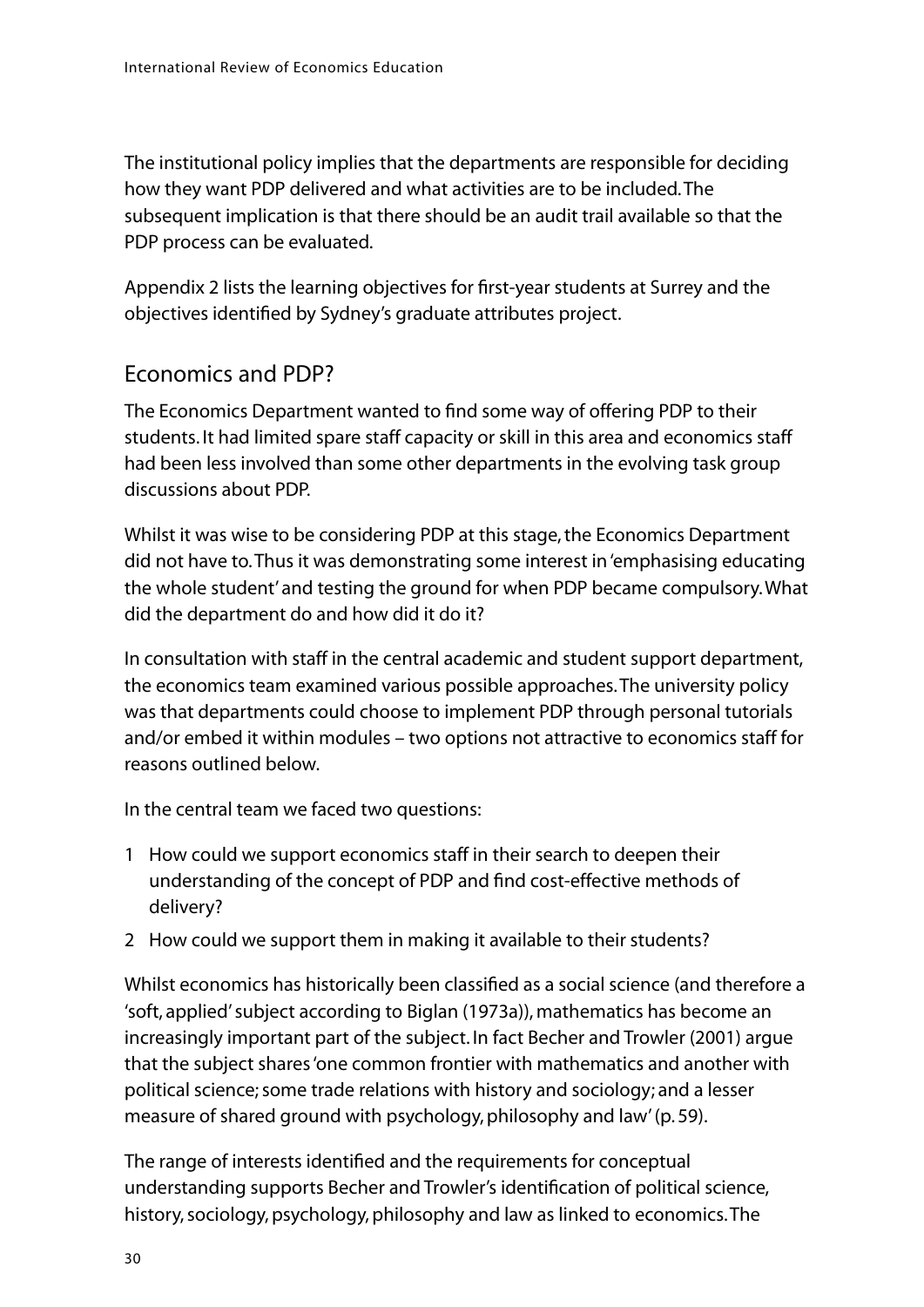interesting part of this list (in terms of discipline analysis) is the absence of the physical sciences. Biglan (1973b) said 'scholars in social science emphasie educating the whole student and evidence a more personal commitment to students than do those in physical sciences' (p. 205).

Mathematics also appeared as a highly rated skill for the top economics graduate. Biglan (1973a) includes maths (along with the physical sciences, geology and astronomy) as a pure non-life system hard subiect (p. 207). This suggests that economics is on the cusp of both the hard and soft subjects and that economics students do need a broad interest and a wide range of conceptual abilities to be able to study successfully, as well as skills in pure maths and quantitative analysis.

We looked to see if there is any supporting evidence for the omnipresence of the economics textbook (and lack of presence of journal articles) identified as a feature of economics by Richardson (2004).

One of the economics staff commented on textbooks,'I think they are increasingly popular because, firstly it is now accepted (for good or ill) that there is a core of economic principles, and because these (and their extensions) are increasingly being discussed in the journals in rather mathematical ways.Textbooks distil these developments, link them back to basics and, I think, can help prevent the fragmentation of the discipline. Many of our textbooks are written by top theorists and I sometimes wonder whether they also seek this unifying goal (as well as shedloads of cash!).'

Thus the economics staff faced several difficulties in introducing PDP:

- 1 They had not been involved in the early task group discussions, and the demands being made on them felt new and additional to previous requirements
- 2 Their priority in a research-led university was to deliver high-quality published work.
- 3 As the discipline itself moves to becoming a 'hard pure' subject there is intrinsically less emphasis on educating the whole student.
- 4 They felt a lack of expertise in PDP: their academic training made them expert economists by profession.

# The chosen intervention

In the absence of a binding requirement to deliver PDP there was little economics staff commitment to organising additional tutorials or to develop assessed modules.The options for working towards offering PDP opportunities that would enable personal growth and increased self-awareness for the students were limited.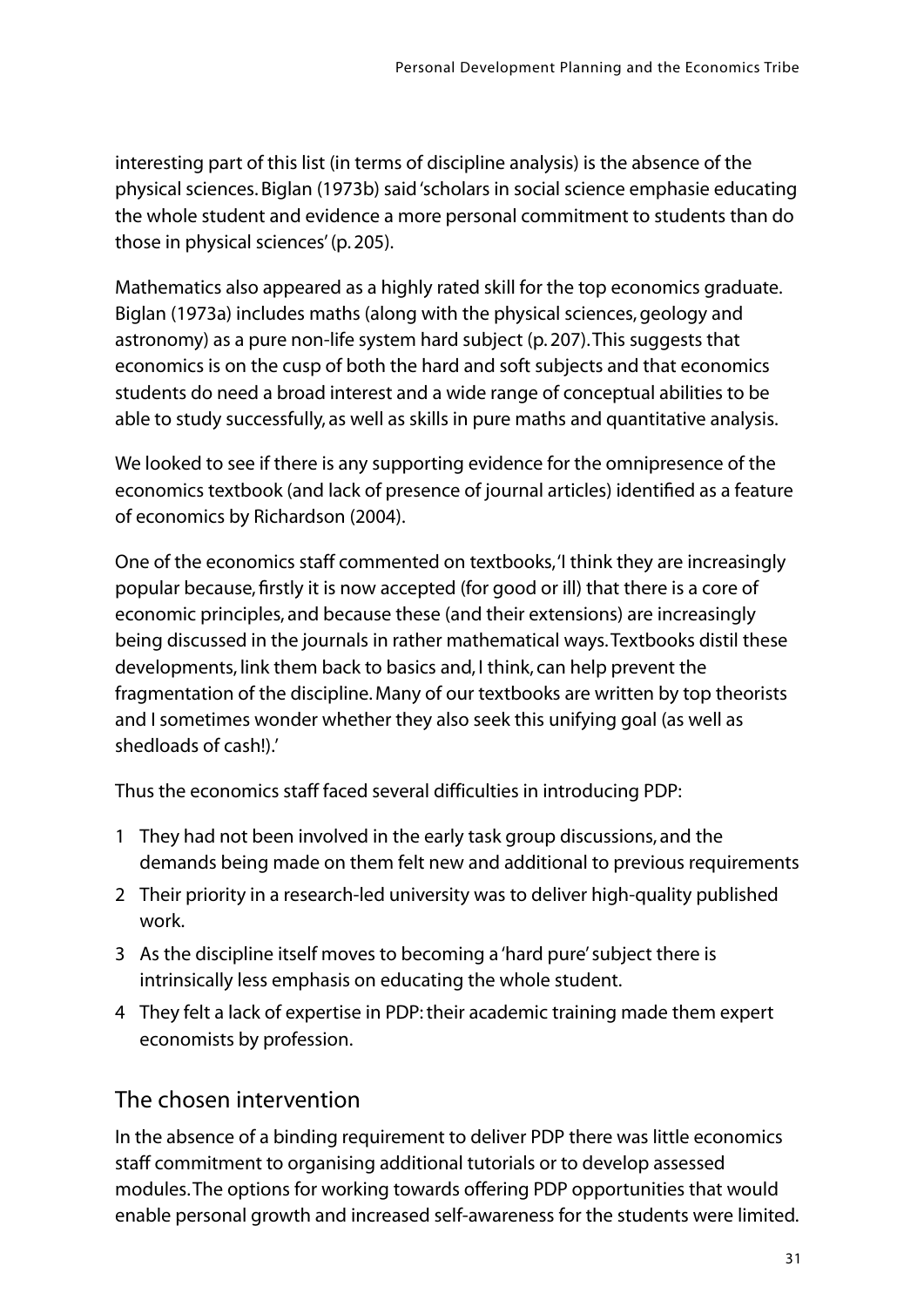The solution that was accepted for 2006 was one offered by the university's central academic support unit. It involved running a short separate module that was based around a conference, a taught session on information retrieval and a follow-up assignment. Economics staff approved, saying that this model reflected 'economies of scale'.

The cohort of 120 first-year students was divided into two groups and a conference was held in the university's main teaching block on two consecutive Fridays.To meet the QAA requirement of introducing students to PDP support from outside the academic curriculum (the students union, the language centre, careers, etc.) various university groups were invited to mount stands.

The conference was a mixture of short lectures, exercises and discussion groups. It covered the characteristics of a top economics student, approaches to learning and academic writing. A second, later session included an exercise on accessing materials from the library and via the internet.The organisation of the conference required little time from the economics staff, though considerable time from the central team

In one fell swoop the Economics Department fulfilled the university's minimum requirements for providing PDP opportunities for its graduates.There were also opportunities created for building upon this initiative throughout the year. Students were asked to submit a 1,500-word assignment and the marked assignments were handed back by personal tutors.The assignment asked the students to reflect on the differences between learning at school and at university and to identify what steps they would take to become a top economics graduate.

With the support of the Head of the Economics Department, one aim of the conference was to deepen students' understanding of what was required in an outstanding economics graduate. An email survey of half a dozen of the economics staff was conducted.They were asked to list the characteristics they thought were most important.This yielded a series of requirements which were synthesised and the results were fed back to staff for further evaluation. A discourse analysis identified their view of the key characteristics, which were compared with the views elicited from students during the discussion sessions (see Table 1).

# Evaluation

The conference method of presenting PDP was evaluated in several ways.The methodology behind this study was phenomenological.We presumed that there is an 'essence to shared experience' (Patton, 1990: 70).We focused on the participants' descriptions of what they experienced and how it was they experienced what they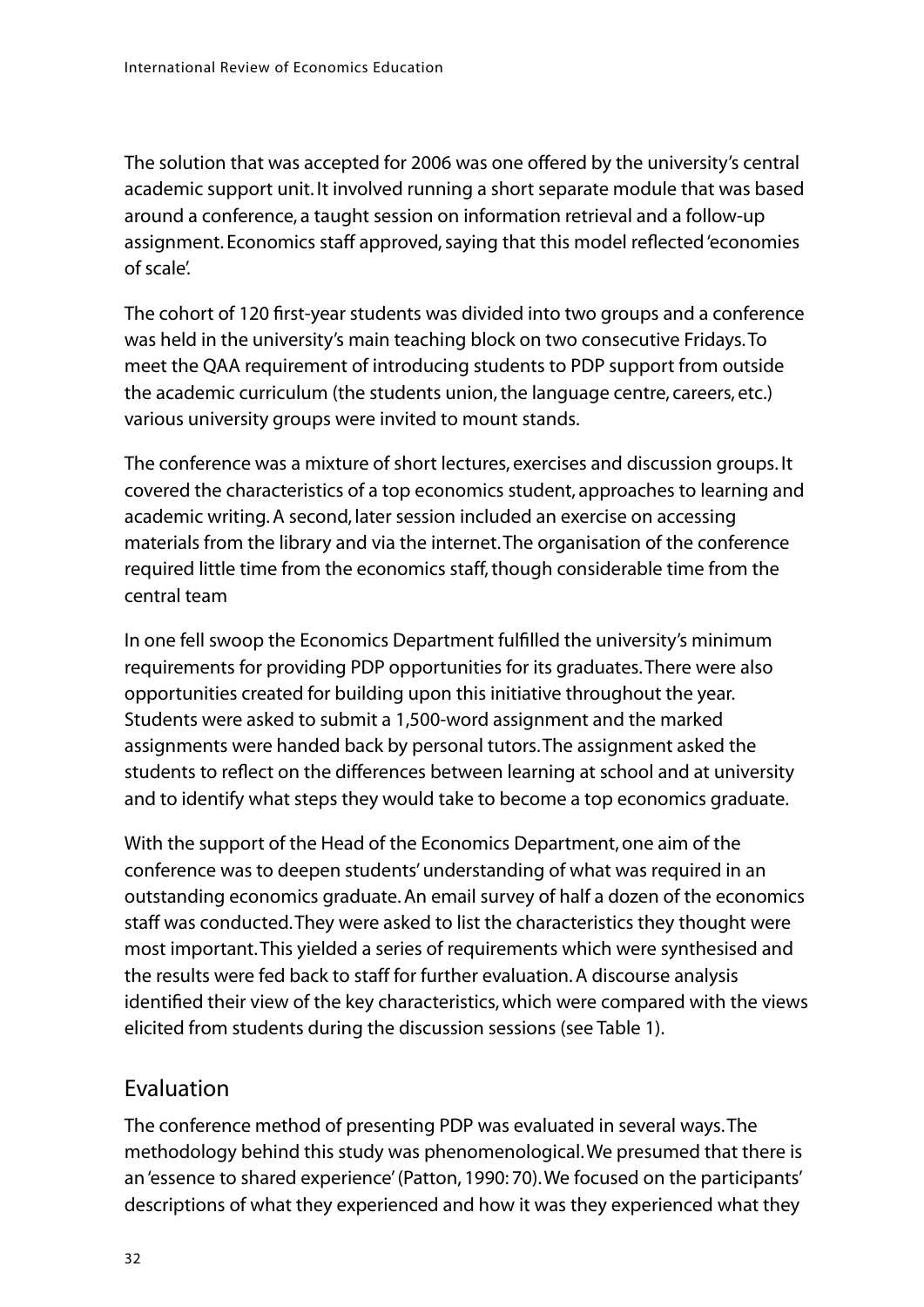experienced.We accessed the information through unstructured and structured surveys, analysing the output of discussion groups, the content of 120 essays, observation and interviews.

The Economics Department also had detailed marking criteria and these provided another source of information. It is argued that the judgements these criteria lead the economists to make illuminate the 'terms through which the devotees of a scholarly pursuit represent their aims, judgements, justification and so on' (Geertz, 1983 in Becher and Trowler, 2001: 46).

In this study we wanted to see if we found any evidence to support the prevailing view that there are 'threshold concepts' (such as 'opportunity cost','incentives' or the concept of an economic model) for economics students to grasp that act as 'portals' to understanding their subject (Meyer and Land, 2003; Entwistle, 2003). According to Meyer and Land a threshold concept may possess a number of characteristics, it is likely to be (i) integrative, in that it exposes the previously hidden interrelatedness of something; (ii) transformative so that once understood, it produces a significant shift in the perception of the subject; (iii) potentially irreversible, that is, once acquired it is likely to permanently alter the individual's perspective; and (iv) potentially troublesome. (Meyer and Shanahan, 2003: 4).

There was some evidence from their essays and the conference itself that the students faced two broader types of threshold concepts: understanding approaches to learning and the need for conceptual understanding.

# Results

## *What progress did students make?*

At the time of writing it is too soon to assess (if ever we really can) the full impact of the conference on student achievement.We would need to organise a longitudinal study to assess this over several years and be able to separate the effects of multiple influences. However, in terms of PDP, there is evidence from the assignments that progress was made towards independent learning and working with others.There is also evidence that there may be a void in student's awareness of the need for conceptual understanding.

The students' beliefs about desirable characteristics are also shown in Table 1. Initially students were asked individually to list the top characteristics that economics staff were looking for.Then they negotiated their items on group lists, so the right-hand side of Table 1 captures the end of a developmental exercise. Appendix 3 has further details on the sources used to create the list of student perceptions.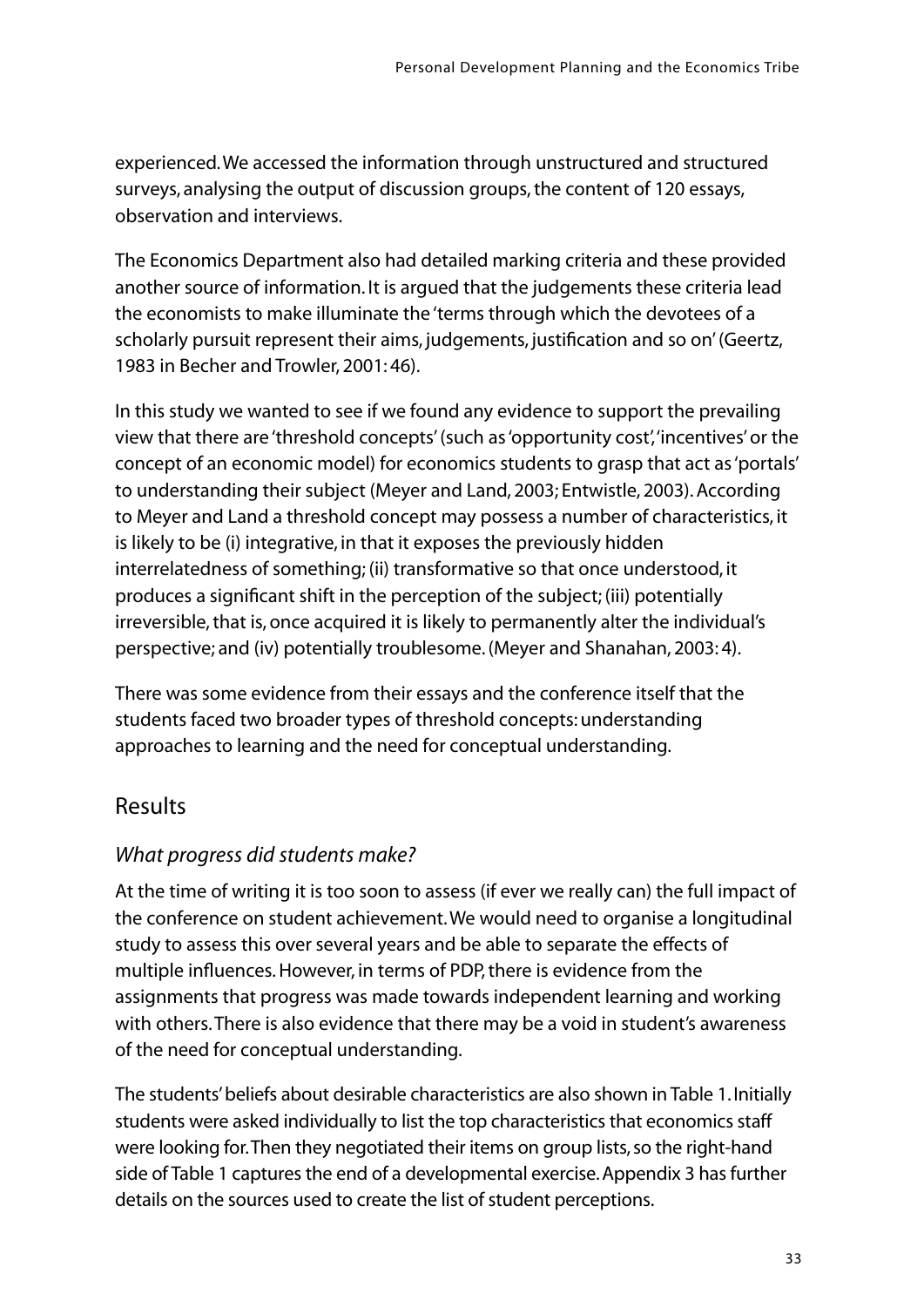| <b>Staff view</b>                                                                                                                                                                                                                                                                                                                                                                                                                                                                                                                                                                                                                                                                                                                                                                                                                                                                                                                                      | <b>Student view</b>                                                                                                                                                                                                                                                                                                                                                                                                                                                                                                                                          |
|--------------------------------------------------------------------------------------------------------------------------------------------------------------------------------------------------------------------------------------------------------------------------------------------------------------------------------------------------------------------------------------------------------------------------------------------------------------------------------------------------------------------------------------------------------------------------------------------------------------------------------------------------------------------------------------------------------------------------------------------------------------------------------------------------------------------------------------------------------------------------------------------------------------------------------------------------------|--------------------------------------------------------------------------------------------------------------------------------------------------------------------------------------------------------------------------------------------------------------------------------------------------------------------------------------------------------------------------------------------------------------------------------------------------------------------------------------------------------------------------------------------------------------|
| <b>INTEREST</b><br>• In economics and the subject as it is<br>now (i.e. the formal/mathematical<br>presentation of issues)<br>. In the world around them<br>• In what motivates people<br><b>SKILL</b><br>• To master mathematical skills/to cope<br>with the maths and the statistics/to<br>translate economic theory into a<br>mathematical format<br>• Communication skills: ability to<br>communicate clearly and succinctly<br>• Analytical skills<br>· To work hard/to a regular pattern<br>• Problem-solving skills<br>CONCEPTUAL UNDERSTANDING<br>• Tolerance of ambiguity<br>• A good understanding of the<br>concepts and procedures of<br>hypothesis testing<br>• Some capacity for economic thinking<br>· To distinguish between central and<br>peripheral issues (to distinguish the<br>wood from the trees)<br>(cf Marking criteria: broad knowledge,<br>ability to focus, analyse, evaluate and<br>synthesise and to put into context.) | ACTIVE INTEREST<br>• Clear, deep and profound<br>understanding of subject<br>• Ability to apply knowledge<br>• Knowledgeable. Up to date with<br>current issues<br>• Interested in topic<br><b>APPLICATION</b><br>• Logical<br>• Accurate and understanding<br>• Organised<br>· Analytical, competent intelligent.<br>Good maths<br>DFTFRMINFD<br>• Motivated, enthusiastic<br>• Determined, challenging<br>• Committed<br>• Persistent<br><b>SELF CONFIDENT</b><br>• Articulate, good personality,<br>argumentative<br>• Shows initiative<br>· Good looking |
| Results of an email survey of Economics<br>Academic Staff, University of Surrey, 2006                                                                                                                                                                                                                                                                                                                                                                                                                                                                                                                                                                                                                                                                                                                                                                                                                                                                  | Students' beliefs about what<br>characteristics staff are looking for in a<br>top economics graduate                                                                                                                                                                                                                                                                                                                                                                                                                                                         |

**Table 1:** Characteristics of a top economics graduate

There was some (but not total) contrast between the two lists.The students believed academic staff were looking for: interest, analytical skills, determination and self confidence.The students had a strong sense of the need for interest in the topic, determination and communication skills (this includes some PDP issues that are process rather than outcome oriented).The issues of conceptual understanding, problem solving and tolerance of ambiguity did not surface in their lists so clearly.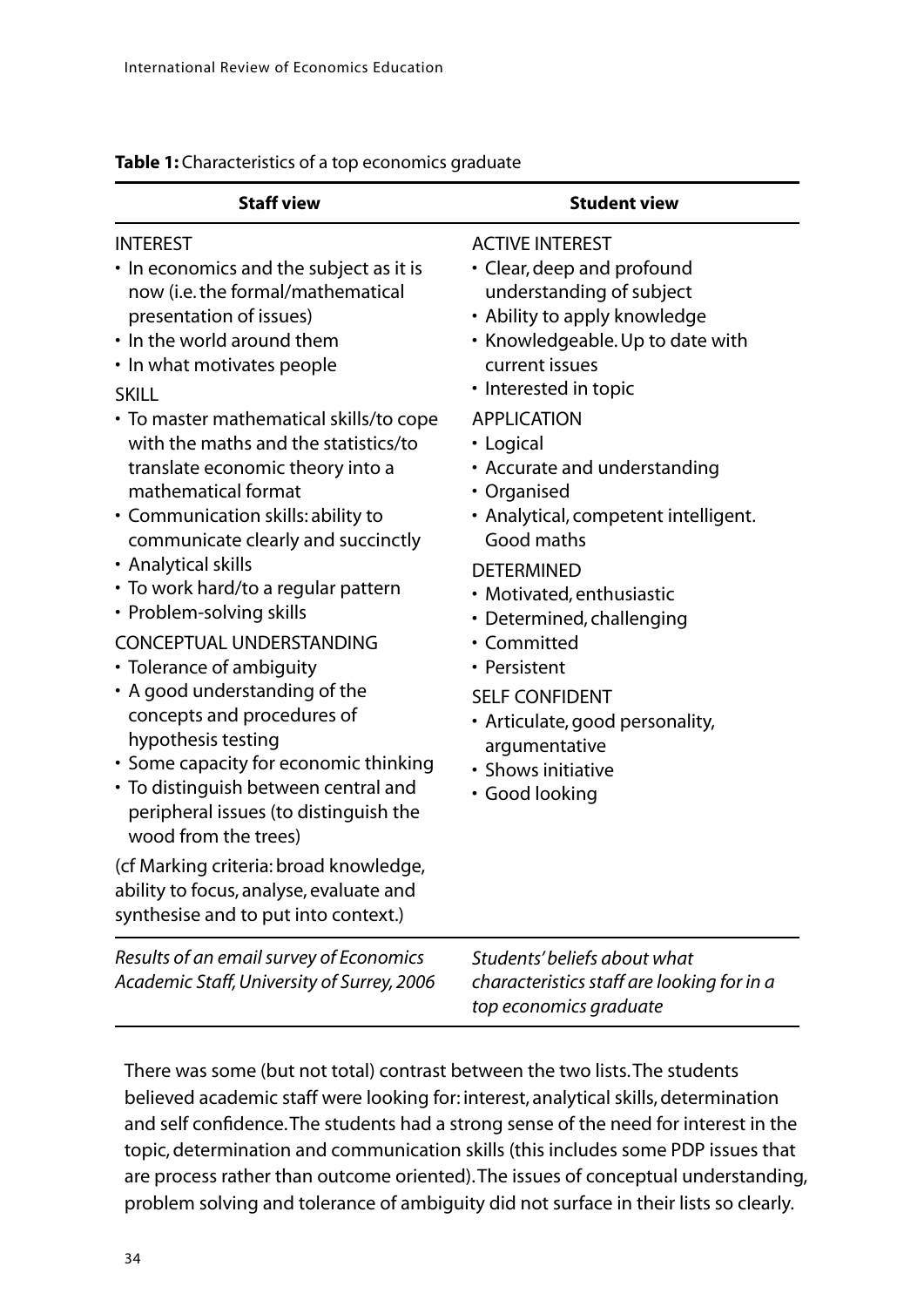From this we concluded that there is some evidence that the need for conceptual understanding is a 'threshold concept' for economics students.We have not yet decided how to categorise the student view that economics staff want their graduates to be good looking!

## *Analysis of student assignments: views on independent learning and working with others*

The assignments revealed a wide disparity in previous experiences of independent learning. Some students said that there was little difference between learning at school and university, except that they had more control over their time, others said that there was a big difference now that they were not being spoon-fed.

The assignments also reflected issues about self motivation. Some students reported a feeling of 'being dictated to', so self motivation becomes even more important. Below are some examples of students' increased awareness of purpose:

'Learning at the university is more real than studying at school, I am aware of where this course is taking me and what it will help to achieve in future. Instead of learning because I have to, I am learning because I want to and I know that I will benefit from it in future.'

'Having fun within the subject is something I feel is necessary to become an outstanding economics graduate. Although admittedly economics isn't a hugely interesting subject, it has its moments, and to capitalise on such moments is very important.'

'The conference really opened my eyes on how much work is expected of me and in the past, even though I have known this, I have maybe not taken my studying as seriously as I should have.'

'During the group presentations of "characteristics of a good economics student"certain features such as "enthusiasm"and "an eagerness to learn more about the subject"were mentioned. Honestly this made me and a few of my friends feel slightly guilty and after the conference we told each other that we needed to "fix up". I certainly need to change my attitude towards studying.'

'However, because my (school) teacher helped me too much, this becomes the hidden trouble in my university life.'

There were also comments that exemplified a more practical and limited (although in one case, admittedly mathematical) attitude: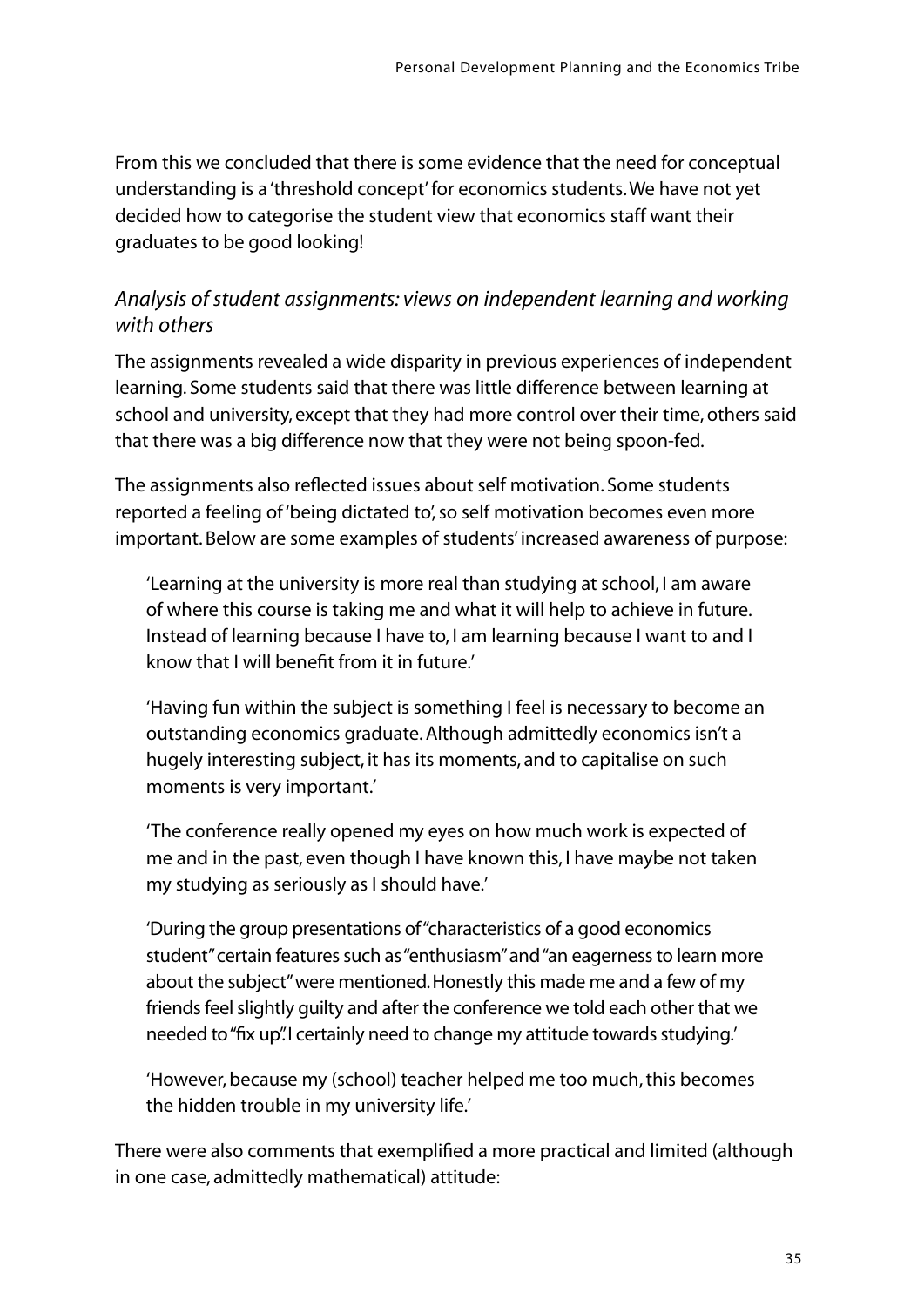'Any economics student must gain 120 credits over an academic year, which is 9 months. It means I have an average of 2.25 days to collect 1 credit.'

'An outstanding economics graduate (assuming ceteris paribus) we imagine to be a person who is to achieve high grades and marks in pieces of coursework and exams.'

There were comments reflecting learning about working with others:

'There is a chance that someone in my group may understand some of the things that I don't and conversely, giving rise to "gains to trade".When a study partner makes me understand something that I previously just couldn't get, then it is an obvious benefit to me. And I also benefit even if I am teaching others. As I explain a concept to my classmate, I have first to process the material in my mind and formulate a coherent verbal explanation.'

'I also thought the conference was good for meeting new people as it is impossible to know everyone on the course… the group work enabled me to meet a few new people that you often see but have never really had a chance to talk (to).'

'I rarely work in groups, but during the group discussion about essay techniques when everyone was feeding ideas of each other, I realised that it might not be such a bad thing to meet up with friends regularly to discuss work. A week after the conference I met up with a friend for a while to discuss a topic in statistics that we both found complicated.We talked through examples together and finally figured out how to use the formulas. I think that regular group work would certain benefit me as it is a good way to keep each other motivated.'

These comments suggest that meta-learning had taken place, that there was some increasing awareness amongst these students of the need to understand how they learned and to direct that learning.

#### *Economics staff: outcomes*

Findings from the conference fed back to the staff gave them a better understanding of student views. Staff also commented on the helpfulness of the data collected on the specific areas where students needed more help (see Appendix 3,Table 5).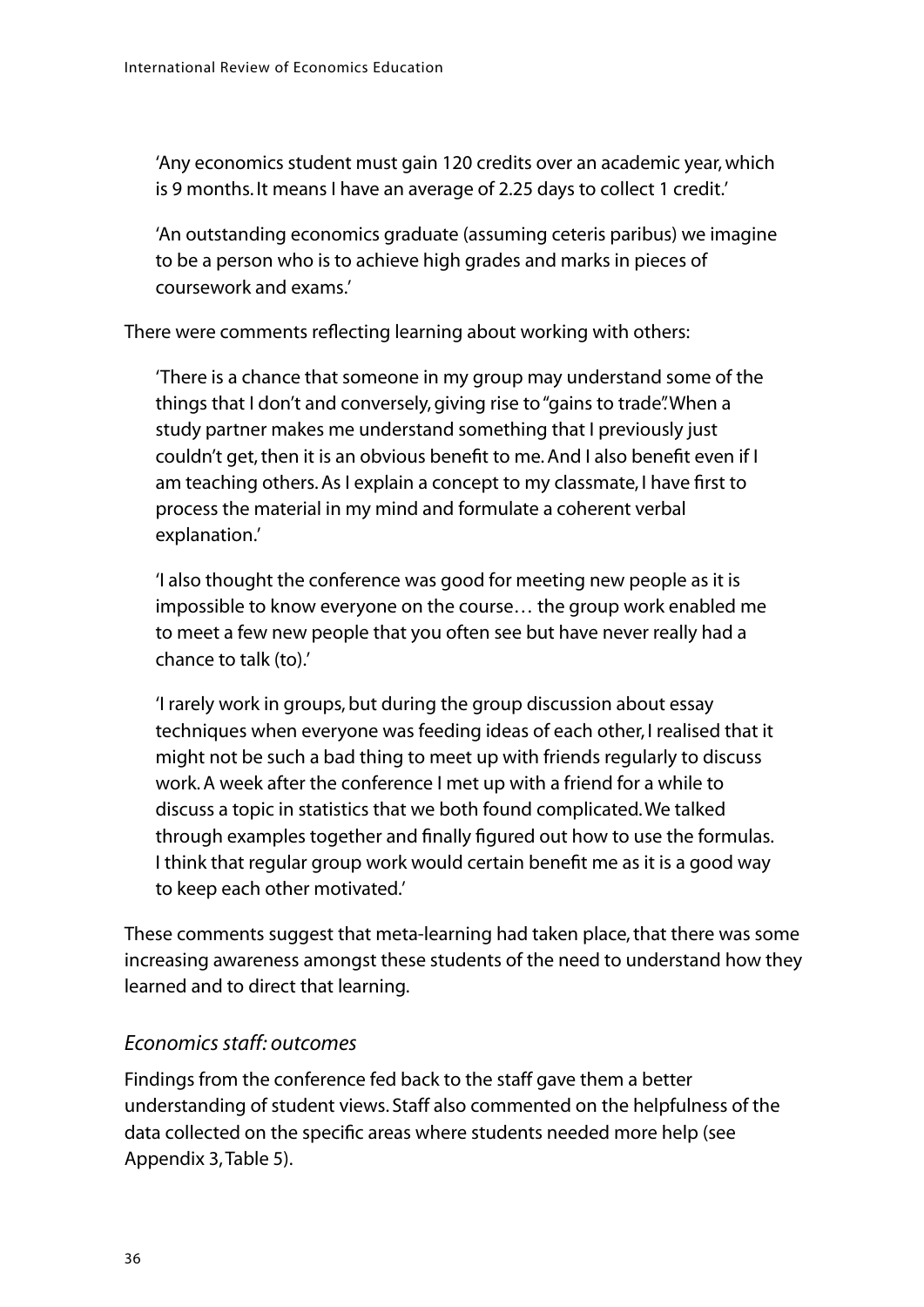The main outcome for the economics staff was that they gained confidence to take on board PDP themselves the following year.They have now proposed to embed PDP in existing modules and to create a system for personal tutors to ensure that students have completed skills self assessments and prepared their curricula vitae.

The list of skills required for top graduates that emerged from the email survey of academic staff in the Economics Department (shown in Table 1) may be generic to all students, and further research is needed to assess this.

Unifying and protecting the discipline was an interesting thread to come out of this commentary – perhaps this need is particularly felt in a discipline that has so many boundaries with adjacent subjects?

## *What central support is helpful?*

The central academic support team found that we needed to take a step back and look at what would enable academics to feel confident in their skills in moving outside the familiar concepts of teaching their specific disciplines, identifying the barriers and what facilitations would be helpful to academics introducing PDP. A range of support could be offered including: workshops on PDP for academic staff, providing case studies of good practice, researching and designing suitable activities, co-teaching, providing support and suggested frameworks for tutoring, workbooks for students and e-portfolio development.

# Conclusions

The overall question at the beginning was whether aspects of pedagogy within economics affected the way that academics chose to deliver PDP.There were further questions about how we could support economics staff in deepening their understanding of PDP and enable them to deliver it effectively to their students.

The conclusion is that economics staff's attitudes to PDP were driven by discipline pedagogy.They were aware of the short-term opportunity costs of investing staff time in delivering PDP, but wanted to explore ways to make it usefully available to their students.They used economic principles to make their decisions (economies of scale and opportunity cost).This rationale might have masked a general awkwardness with the subject, but the delivery of a PDP for their first-year students in 2006 was recognised as a welcome intervention.

The central academic support unit took the opportunity of creating a conference to do more than 'teach skills'. At least half of the programme was about reflection and meta-learning. Senior members of economics staff introduced and then observed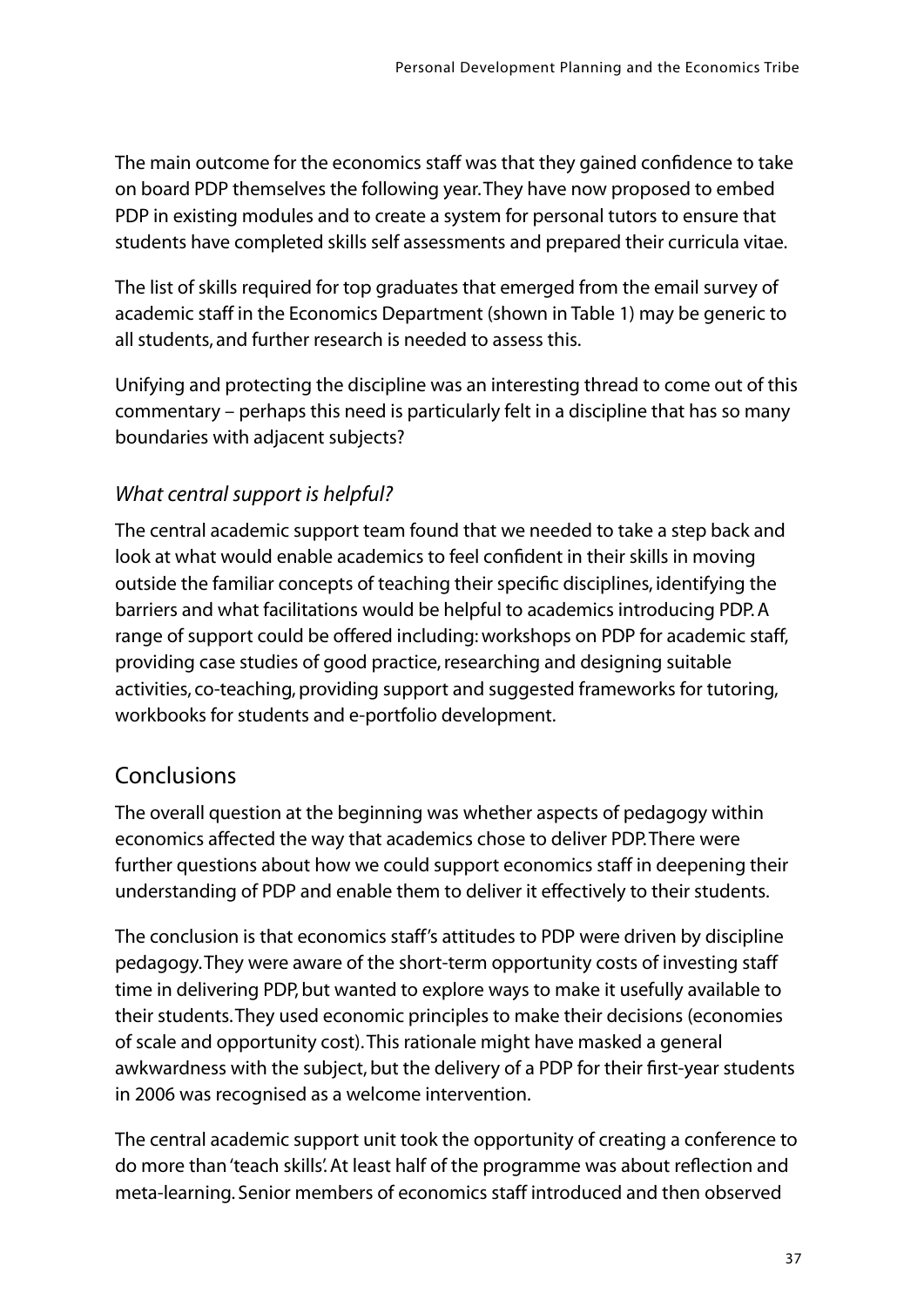the conference, participating when they felt it relevant to provide a discipline focus. Post-graduate economics students actively supported the small group working.

There was evidence from the assignments of some meta-learning.There was also evidence that some students considered themselves advanced in study skills, and that there was little more for them to learn. A more detailed conference evaluation is in Appendix 3.

In summary, it could be argued that the way that the Economics Department chose to deliver PDP and the fact that it chose to do anything at all, were indicative of some of the prevailing 'economics tribe' values. Allen (2002) warned that the logical conclusion of PDP will herald a change in the way we teach and the way our students learn. He reiterates QAA's observation that the wider adoption of PDP will require a 'cultural change and changes to the curriculum, student support and guidance systems, and quality assurance procedures' (QAA Guidance on HE Progress Files).Whether the embedding of PDP in modules and enhanced personal tutoring leads to Allen's 'revolution' is yet to be seen.

The conference idea was experimental. Evaluation shows that it was highly successful. All the stakeholders gained (economics staff, students and the central academic support unit). However central resourcing was not available to repeat the idea. Moreover PDP became a requirement of all departments and the Economics Department has decided to deliver PDP in future through tutorials and activities embedded in existing modules.

Other departments in Surrey have chosen to deliver PDP through 'light touch' tutorials, through individualised workbook sessions or through taught modules, and at the time of planning this conference, one or two departments were not actively considering PDP at all.

Consistent with expectations of the economics tribe, we found evidence of using the principle of 'opportunity cost' to identify the model that would provide maximum development opportunity for the students at a minimum additional cost of academic staff time. It may also be that using terms the discipline is familiar with to introduce change helps to facilitate that change.

There are reasons why outsourcing PDP may not be the most appropriate way of delivering it. Firstly outsourcing the teaching could lead to the attitude identified by Peters that can arise if PDP is outsourced to some 'learning support ghetto… if the staff don't value the process then why should I?' (Peters in Allen, 2002: 18). Secondly using staff outside the discipline to deliver PDP may compromise the disciplinary point of view to the detriment of the student. In the long run, some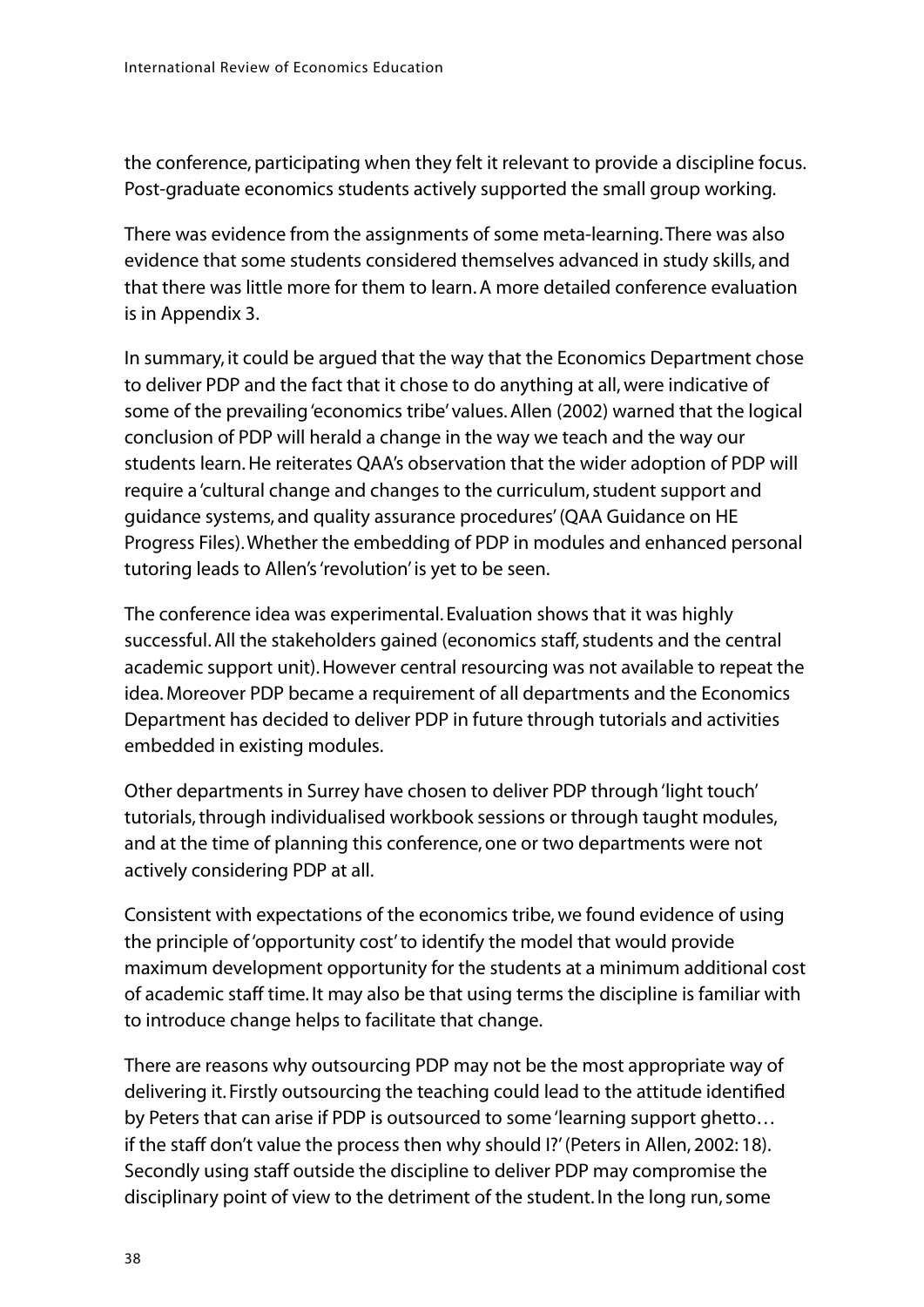co-operation may be optimal whereby outsourced skills experts and discipline-based staff work together to provide targeted PDP.

There was some evidence that economics is defined and bound by its seminal textbooks and as a subject seeking to 'mark out its territory' this is important to it. There was alignment between the academic staff requirements and their marking criteria and some alignment of these with student perceptions. Broad knowledge, the ability to analyse, synthesise and put into context are all part of the economics department's marking criteria. Both staff and students recognised this. Finally we found a growing awareness of the need to improve students' mathematical skills. The discipline of economics increasingly shares one of its frontiers with maths.

We also found evidence pointing towards the proposal that 'conceptual understanding' could be a threshold concept for the students. If this is so, it is another indication that somehow this territory needs to acknowledge the importance of metacognitive activity for the student. It is early evidence for economists that there is more to PDP than just a moral belief that we ought to be doing it (Jackson, 2001). Allen (2002) acknowledges that there could be particular problems about introducing PDP particularly at level/stage 1, partially because of the peripatetic nature of teaching and partially because of the differing levels and requirements within PDP itself.This paper suggests that in this one instance in 2006 at least, he was right.

There are several questions for further research. Further research into the definition of 'conceptual understanding' would be helpful. It would also be helpful to understand the barriers that academic staff face when dealing with personal development skills – are these greater for those in hard-pure subjects in researchled universities?

Future research could also compare attitudes to PDP between teaching and research-based universities. It is interesting to note that a post-92 University (University of West of England, where the PDP section of the Economics Handbook originated) had already successfully introduced PDP for first-year economics students.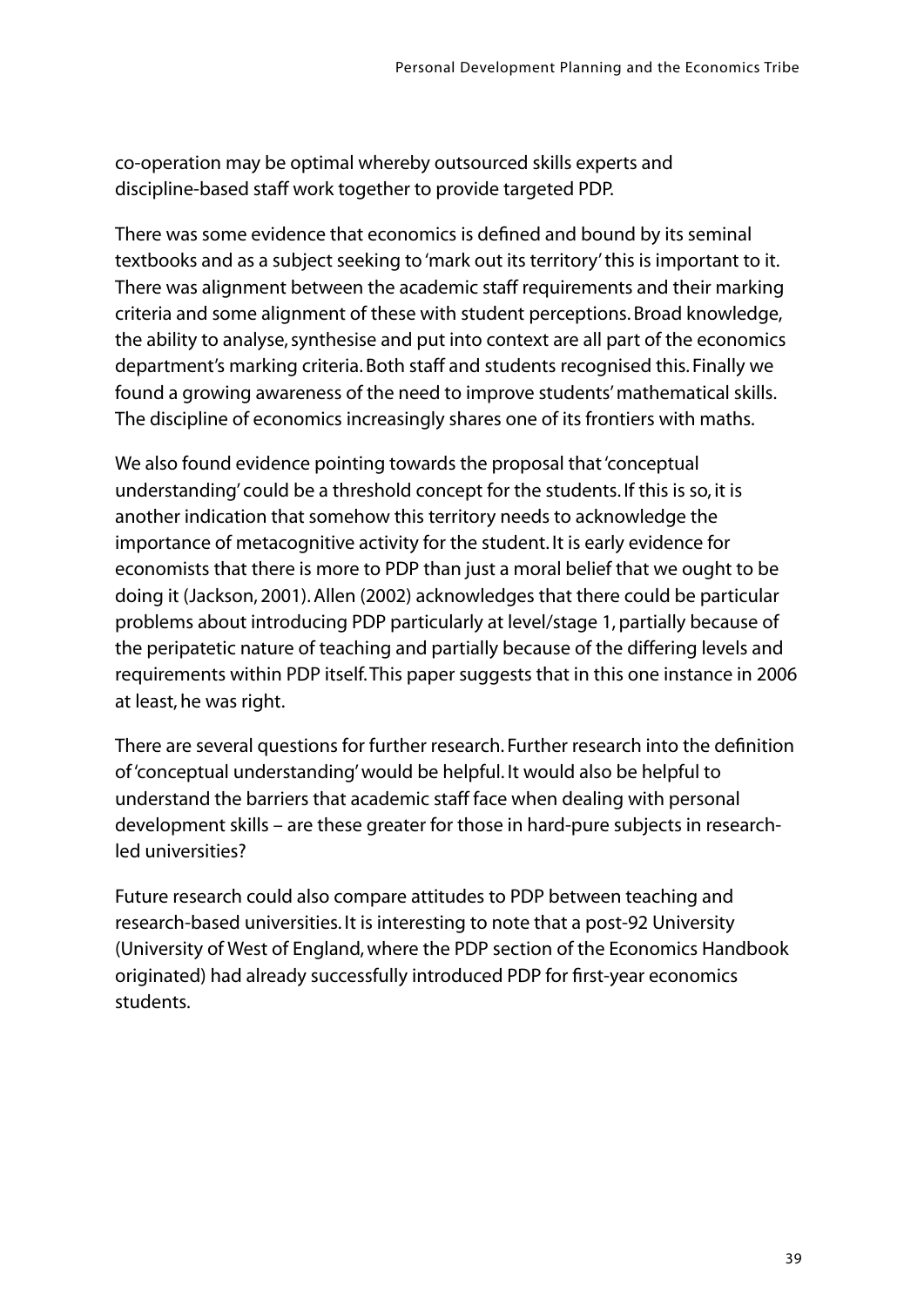# Appendix 1: Surrey Skills Statement

#### **A) Research Skills and Techniques – to be able to demonstrate:**

- 1. the ability to recognise and validate problems
- 2. original, independent and critical thinking, and the ability to develop theoretical concepts
- 3. a knowledge of recent advances within one's field and in related areas
- 4. an understanding of relevant research methodologies and techniques and their appropriate application within one's research field
- 5. the ability to critically analyse and evaluate one's findings and those of others
- 6. an ability to summarise, document, report and reflect on progress

#### **(B) Research Environment – to be able to:**

- 1. show a broad understanding of the context, at the national and international level, in which research takes place
- 2. demonstrate awareness of issues relating to the rights of other researchers, of research subjects, and of others who may be affected by the research (e.g. confidentiality, ethical issues, attribution, copyright, malpractice, ownership of data and the requirements of the Data Protection Act)
- 3. demonstrate appreciation of standards of good research practice in their institution and/or discipline
- 4. understand relevant health and safety issues and demonstrate responsible working practices
- 5. understand the process for funding and evaluation of research
- 6. justify the principles and experimental techniques used in one's own research
- 7. understand the process of academic or commercial exploitation of research results

#### **(C) Research Management – to be able to:**

- 1. apply effective project management through the setting of research goals, intermediate milestones and prioritisation of activities
- 2. design and execute systems for the acquisition and collation of information through the effective use of appropriate resources and equipment
- 3. identify and access appropriate bibliographical resources, archives and other sources of relevant information
- 4. use information technology appropriately for database management, recording and presenting information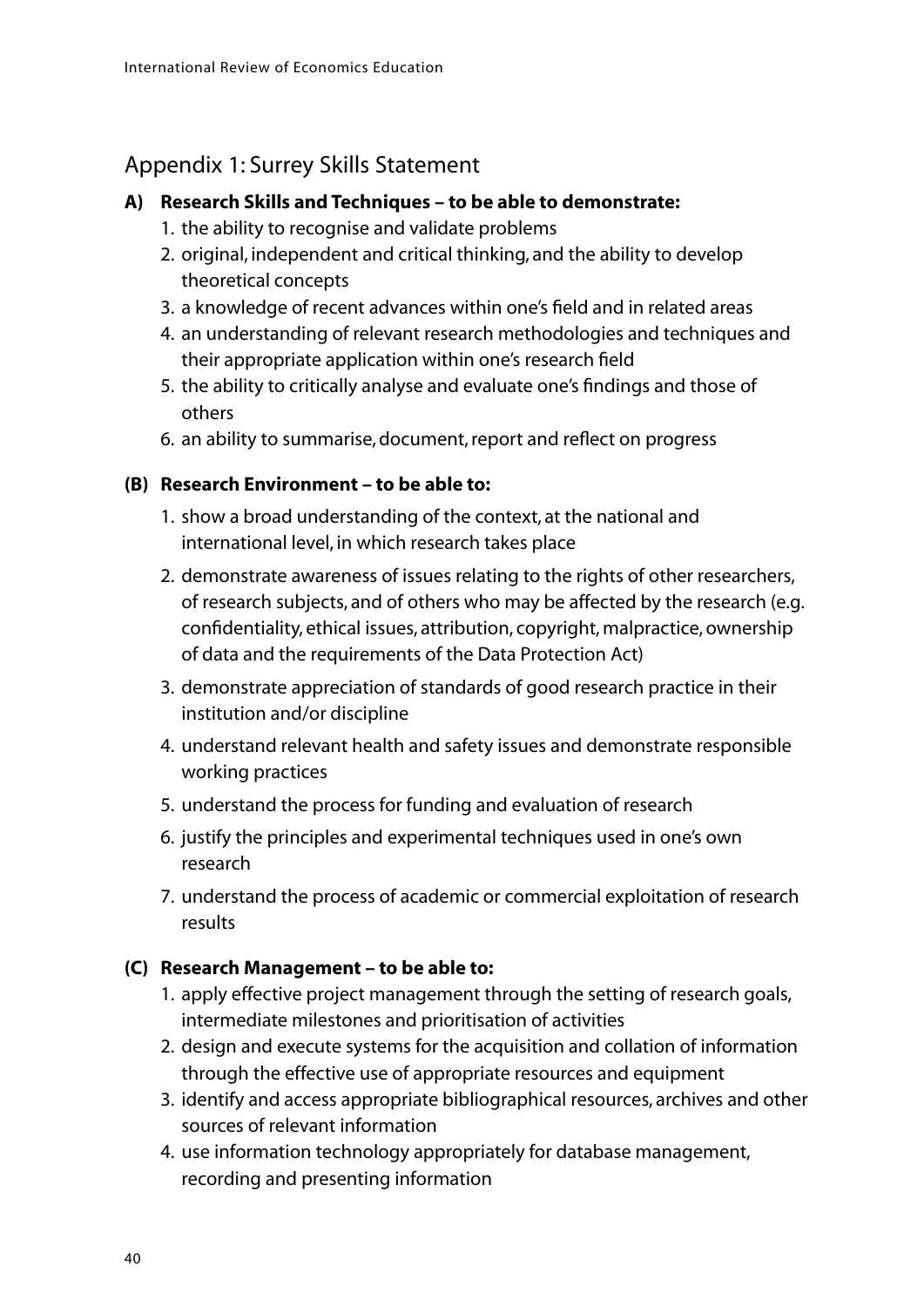#### **(D) Personal Effectiveness – to be able to:**

- 1. demonstrate a willingness and ability to learn and acquire knowledge
- 2. be creative, innovative and original in one's approach to research
- 3. demonstrate flexibility and open-mindedness
- 4. demonstrate self-awareness and the ability to identify own training needs
- 5. demonstrate self-discipline, motivation and thoroughness
- 6. recognise boundaries and draw upon/use sources of support as appropriate
- 7. show initiative, work independently and be self-reliant

#### **(E) Communication Skills – to be able to:**

- 1. write clearly and in a style appropriate to purpose (e.g. progress reports, published documents, thesis)
- 2. construct coherent arguments and articulate ideas clearly to a range of audiences, formally and informally through a variety of techniques
- 3. constructively defend research outcomes at seminars and viva examination
- 4. contribute to promoting the public understanding of one's research field
- 5. effectively support the learning of others when involved in teaching, mentoring or demonstrating activities

#### **(F) Networking and Teamworking – to be able to:**

- 1. develop and maintain co-operative networks and working relationships with supervisors, colleagues and peers, within the institution and the wider research community
- 2. understand one's behaviours and impact on others when working in and contributing to the success of formal and informal teams
- 3. listen, give and receive feedback and respond perceptively to others

#### **(G) Career Management – to be able to:**

- 1. appreciate the need for and show commitment to continued professional development
- 2. take ownership for and manage one's career progression, set realistic and achievable career goals, and identify and develop ways to improve employability
- 3. demonstrate an insight into the transferable nature of research skills to other work environments and the range of career opportunities within and outside academia
- 4. present one's skills, personal attributes and experiences through effective CVs, applications and interviews

Ref: http://www.surrey.ac.uk/Skills/pgsdp/pgsdp\_jss.htm accessed 31 May 06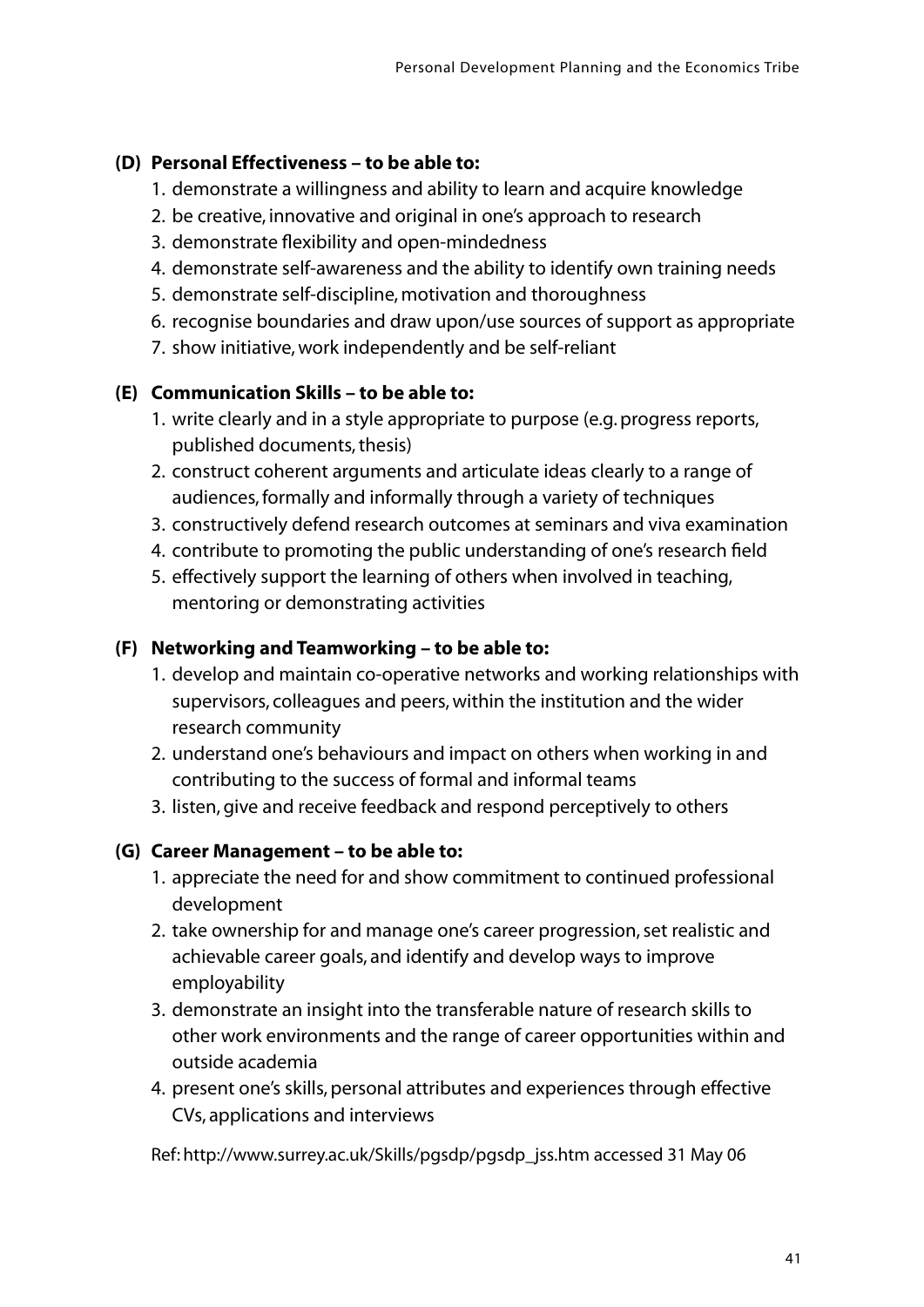# Appendix 2

**Table 2:**University of Surrey PDP objectives: Level One *(The minimum requirement is for a programme to meet one objective from each group)*

|                                                                        | At the end of the year the student should be able to:                                                                                                                                                                                                                                                                                                                                                                                                                                                                                                                                                                                                            |
|------------------------------------------------------------------------|------------------------------------------------------------------------------------------------------------------------------------------------------------------------------------------------------------------------------------------------------------------------------------------------------------------------------------------------------------------------------------------------------------------------------------------------------------------------------------------------------------------------------------------------------------------------------------------------------------------------------------------------------------------|
| LEARNING,<br><b>RESEARCH &amp;</b><br><b>SCHOLARSHIP</b>               | 1. Be able to communicate the knowledge base of the area of<br>study and demonstrate understanding of the terminology.<br>2. Use and access a range of learning resources (including IT)<br>and know how to plan work to meet deadlines<br>http://portal.surrey.ac.uk/itservices/as/training/online/<br>onlineskills and<br>http://www.surrey.ac.uk/ComputingServices/as/cbt/<br>3. Develop a commitment to and an interest in assessing their<br>own learning in this discipline                                                                                                                                                                                |
|                                                                        | 4. Demonstrate an awareness of ethical issues in current areas<br>of study and be able to discuss these in relation to personal<br>beliefs and attitudes                                                                                                                                                                                                                                                                                                                                                                                                                                                                                                         |
| <b>EMPLOYABILITY &amp;</b><br><b>ENGAGEMENT</b><br><b>WITH SOCIETY</b> | 1. Record their achievements and identify personal<br>development needs<br>2. Complete a skills assessment,<br>http://www.surrey.ac.uk/Skills/pack/audit.html which has a<br>realistic idea about their strengths and development needs<br>and have a discussion with their tutor/appropriate other<br>about the opportunities for further developing their skills.<br>3. Apply given tools and methods accurately and carefully to a<br>well-defined problem and begin to appreciate the<br>complexity of issues in the discipline<br>4. Be able to describe a way in which they have contributed to<br>university life.                                        |
| PERSONAL &<br>COMMUNICATION<br><b>SKILLS</b>                           | 1. Demonstrate that they can work independently, and have<br>been encouraged to manage a balanced lifestyle.<br>2. Locate the resources the university has for all students and<br>know how to access them<br>3. Work effectively with others as a member of a group and<br>meet obligations to others (e.g. tutors, peers and colleagues).<br>4. Be able to demonstrate cross-cultural awareness and<br>understanding<br>5. Write cogently in plain English<br>http://www.surrey.ac.uk/Skills/pack/comms.html<br>6. Communicate clearly to individuals and groups and report<br>solutions/problems accurately<br>http://www.surrey.ac.uk/Skills/pack/comms.html |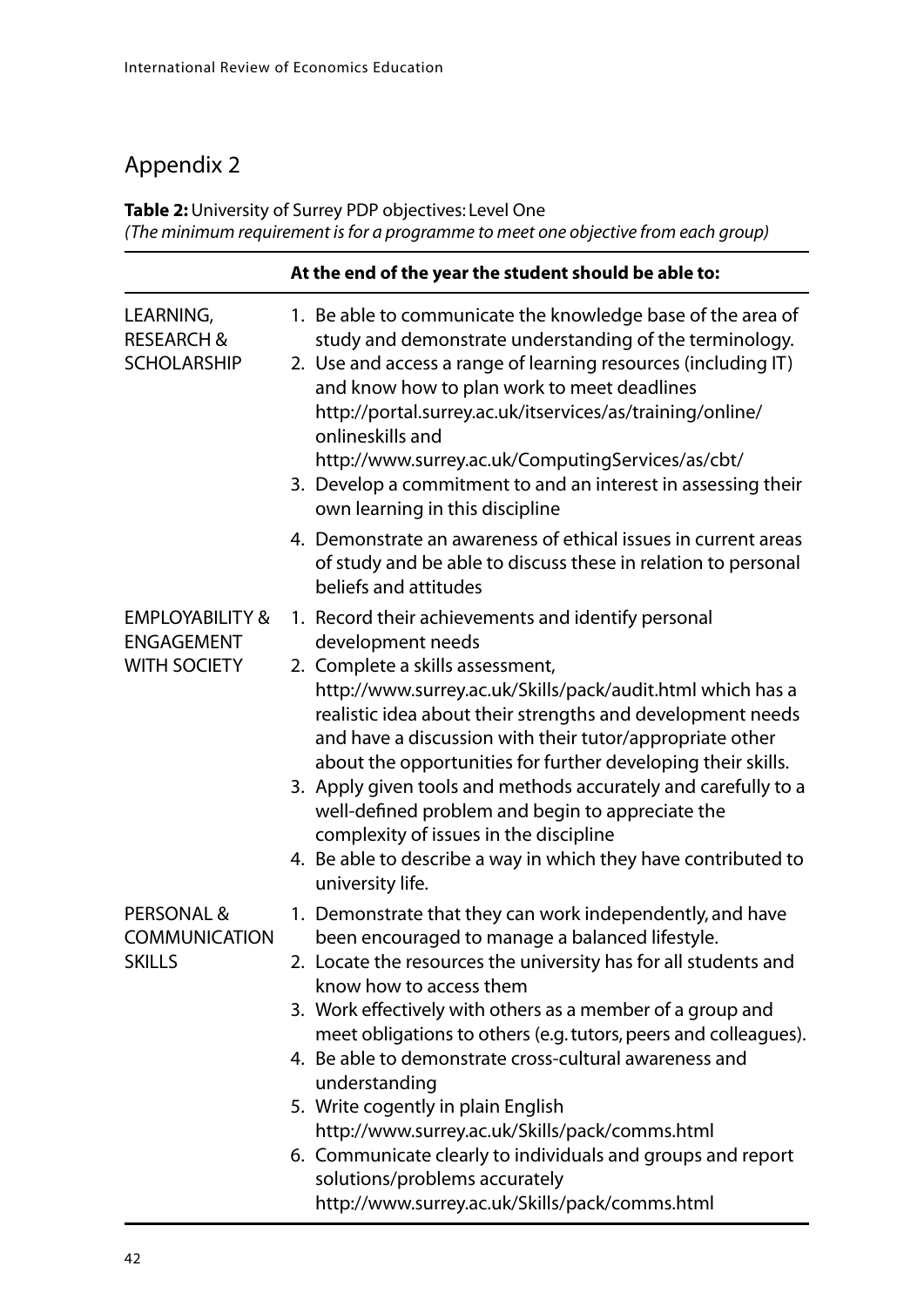#### **Table 3:**University of Sydney graduate attributes

#### **'SCHOLARSHIP: An attitude or stance towards knowledge:**

Graduates of the University will have a scholarly attitude to knowledge and understanding. As Scholars, the University's graduates will be leaders in the production of new knowledge and understanding through inquiry, critique and synthesis.They will be able to apply their knowledge to solve consequential problems and communicate their knowledge confidently and effectively.

#### **GLOBAL CITIZENSHIP: An attitude or stance towards the world:**

Graduates of the University will be Global Citizens, who will aspire to contribute to society in a full and meaningful way through their roles as members of local, national and global communities.

#### **LIFELONG LEARNING: An attitude or stance towards themselves:**

Graduates of the University will be Lifelong Learners committed to and capable of continuous learning and reflection for the purpose of furthering their understanding of the world and their place in it.'

# Appendix 3: Developing academic skills for economists – and evaluation

#### Summary of feedback on the conference

#### *Background*

Over two Friday afternoon sessions in 2006, 120 first-year undergraduates were introduced to the importance of developing their goals, identifying their approach to studying and some work on essay writing, under the umbrella of personal development planning.

The method of delivery was innovative both at a macro and a micro level. It was decided to do this in a conference style because there were insufficient economics staff available to help to teach this session.The teaching for both sessions was carried out by Penny Burden and Dr Anne Lee from central student and academic support units, aided by two post-graduate students.The conferences were also attended by Professor Rickman and Dr Heather Gage respectively who both made important contributions to the sessions.

For the second conference we made particular effort to give more information on referencing, because of the comments made by students in response to the session on plagiarism.We also introduced an exercise on assessing sample essays.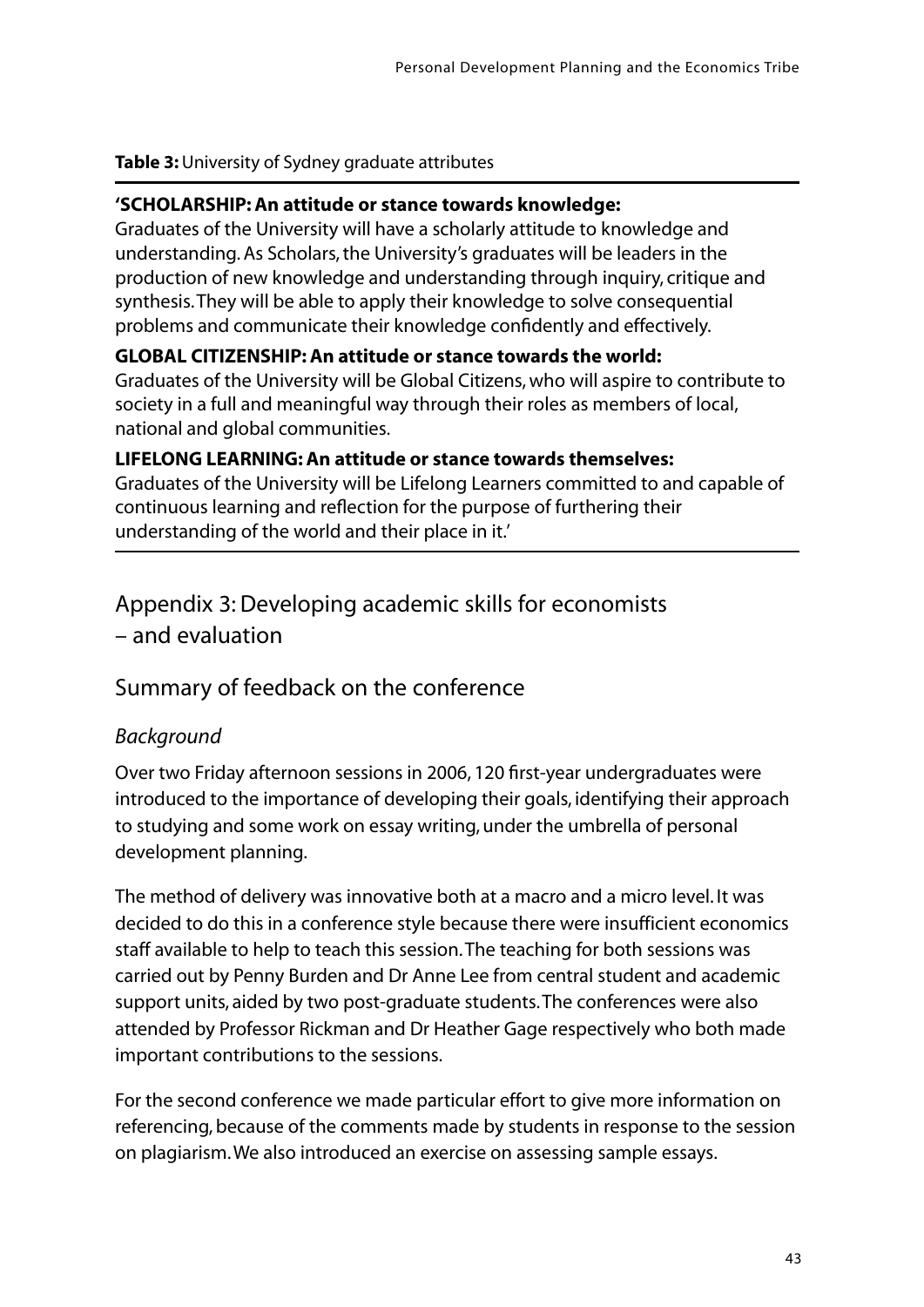#### *The carrot and the stick*

Attendance at the session was compulsory, but it was intended to make it more attractive by publishing a conference programme, organising displays from various student support groups and providing refreshments. Five credits were available for those students who registered at the beginning, completed the evaluation form at the end of the session, handed in a subsequent information retrieval exercise and completed a reflective assignment.

## *Summary of findings*

The feedback from the two workshops was similar and the statistical tables (Tables 4 and 5) show a reasonable level of overall satisfaction with the conference.

**Table 4:** Student evaluation of the conference



**Academic Skills Conference Feb 10th**

The overall satisfaction levels show a normal distribution curve for all the sessions: approaches to learning, PDP and academic writing.

Students were also asked to identify what aspects of their studies they would most like further help with.The responses from the two groups have been aggregated in Table 5.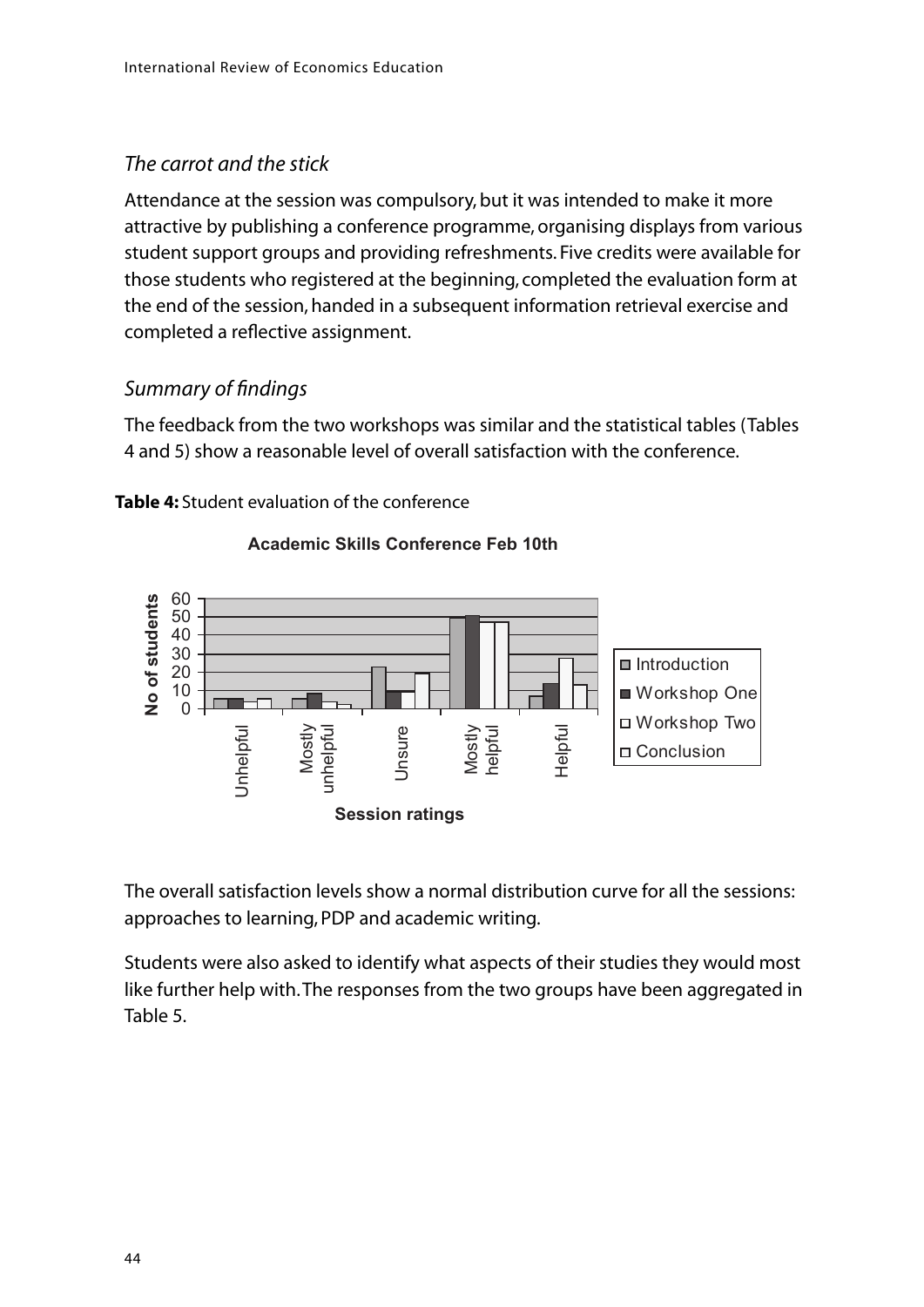|                                                          | No need | Low<br>priority | <b>Unsure</b> | More<br>support | <b>Definitely</b><br>more<br>support |
|----------------------------------------------------------|---------|-----------------|---------------|-----------------|--------------------------------------|
| Mathematics for economists<br>Information retrieval from | 16      | 22              | 13            | 31              | 21                                   |
| the library                                              | 15      | 26              | 24            | 32              | 7                                    |
| Surviving exams successfully                             | 9       | 14              | 14            | 55              | 14                                   |
| Career management                                        | 1       | 8               | 16            | 49              | 26                                   |
| Group communication skills                               | 12      | 31              | 21            | 32              | 8                                    |
| Time management                                          | 14      | 28              | 19            | 40              | 8                                    |
| Using ICT                                                | 23      | 33              | 21            | 12              | 2                                    |
| Study skills                                             | 20      | 28              | 19            | 29              | 4                                    |
| <b>Presentation skills</b>                               | 10      | 17              | 22            | 32              | 16                                   |
| Other                                                    | 11      | 5               | 14            |                 | 3                                    |

**Table 5:** Students' self-assessment of PDP needs

# Note on Table 1

Table 1 was created from the following list formulated by various student discussion groups.The process used was a snowball technique, whereby individuals make their own lists and then negotiate the inclusion or exclusion of their views in groups of ever-increasing size.The key agreed words are included here to demonstrate the results of a process of content analysis.

| Organisation             | Attendance             | Hardworking             |
|--------------------------|------------------------|-------------------------|
| Show initiative          | Enthusiasm             | Good maths              |
| Clear, deep and profound | Challenging            | Persistence             |
| understanding of subject | Accuracy and           | Up to date with current |
| Ability to apply         | understanding          | issues                  |
| knowledge                | Intelligence and       | Dedicated               |
| Motivation               | knowledge              | Competent               |
| Logical                  | Articulate             | Enthusiasm              |
| Confidence/enthusiasm    | Good looks, Analytical | Good personality        |
| Determination            | Commitment             | Interested in topic     |
| Analytical               | Good organisational    |                         |
| Argumentative            | skills                 |                         |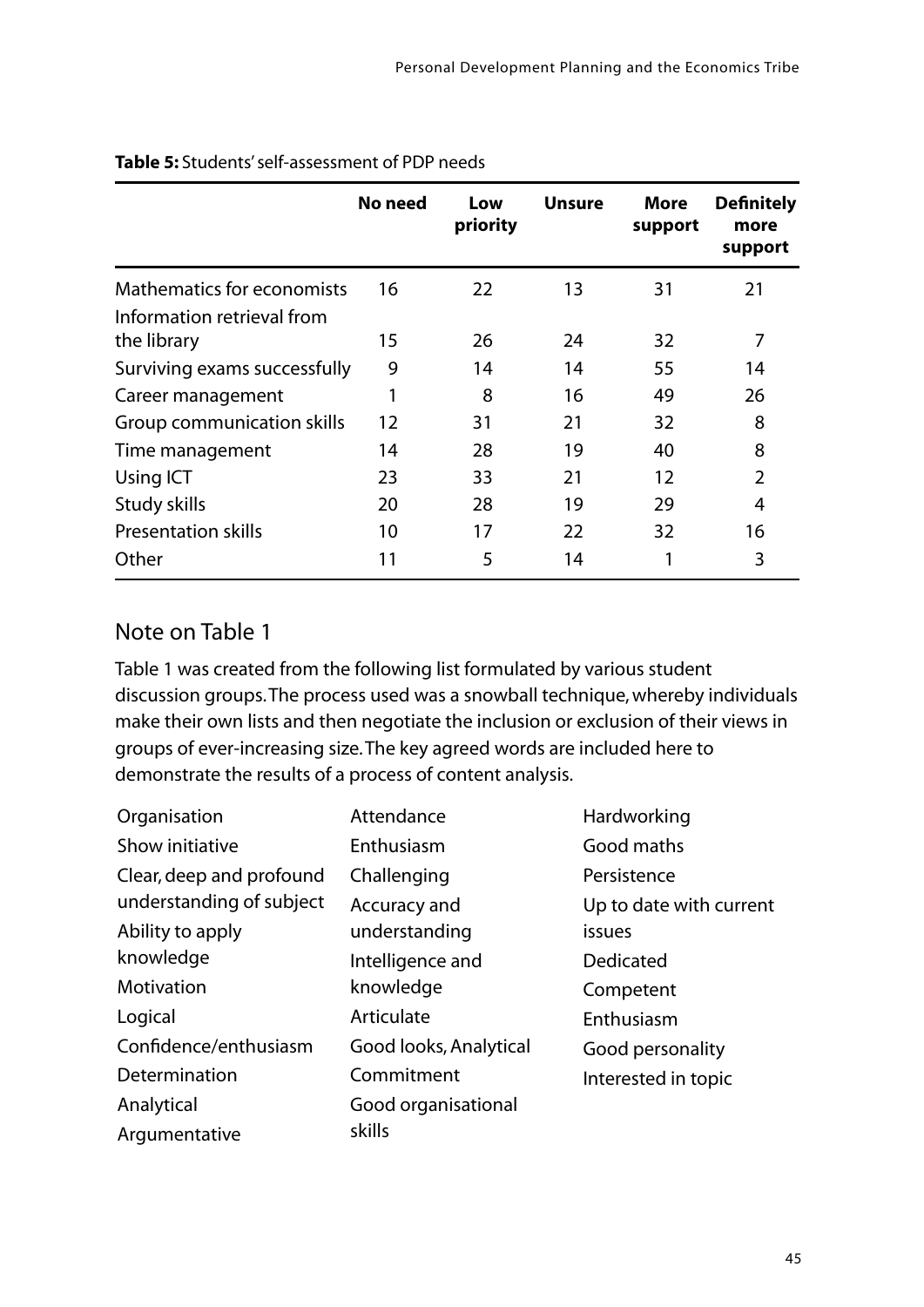## References

Allen, D. (2002) *Personal Development Planning,The Handbook for Economics Lecturers*. Economics Subject Centre website

http://www.economicsnetwork.ac.uk/handbook/pdp/ Accessed 4.3.07.

Barnett, R. (2000) *Realizing the University*. Buckingham: SHRE/OU.

Barrie, S. (2006) *Graduate Attributes Project* http://www.itl.usyd.edu.au/GraduateAttributes. Accessed 31.5.06.

Becher,T. and Trowler, P. R. (2001) *Academic Tribes and Territories*. Buckingham: Society for Research into Higher Education and Open University Press.

Biglan, A. (1973a) 'The characteristics of subject matter in different scientific areas', *Journal of Applied Psychology*, 57(3): 195–203.

Biglan, A. (1973b) 'The relationships between subject matter characteristics and the structure and output of university departments',*Journal of Applied Psychology,* 57 (3): 204–13.

Brennan, J. and Shah,T. (2003) *Report on the Implementation of Progress Files*. Centre for Higher Education Research and Information. Milton Keynes. http://oro.open.ac.uk/324/ accessed 24.7.2007.

Dearing, R. (1997) *Higher Education in the Learning Society*. Report of the National Committee of Inquiry into Higher Education (Dearing Report). Norwich: HMSO.

Entwistle, N. (2003) *Concepts and the Conceptual Frameworks Underpinning the ETL Project*. ETL (Enhancing Teaching and Learning) Project Occasional Report 3. Edinburgh. http://www.ed.ac.uk/etl

Geertz, C. (1983) *Local Knowledge*. Basic Books in Becher and Trower (2001), Academic Tribes and Territories. Buckingham: SHRE and Open University Press.

Habermas, J. (1971) *Knowledge and Human Interests* (in Allen 2002). London: Heinemann.

Hall, B. (1994) *Values Shift*. Rockport MA:Twin Lights Publishers Inc.

Jackson, N. J. (2001) *Building capacity to support PDP: An Optimistic Vision of Large Scale and Complex Change*. LTSN Generic Centre and University of Surrey. http://www.ltsn.ac.uk/genericcentre/projects/PDP

Meyer, J. and Land, R. (2003) *Threshold Concepts and Troublesome Knowledge* ETL (Enhancing Teaching and Learning) Project Occasional Report 4. Edinburgh. http://www.ed.ac.uk/etl

Meyer, J. H. F. and Shanahan, M. P. (2003) *The Troublesome Nature of a Threshold Concept in Economics* paper presented to the 10th European Conference for Research on Learning and Instruction. Padova, Italy.

Meyer, J. H. F. and Shanahan, M. P. (2004) 'Developing metalearning capacity in students: actionable theory and practical lessons learned in first-year economics' *Innovations in Education and Teaching International*, 41 (4).

Patton, M. Q. (1990) *Qualitative Evaluation and Research Methods*. London: Sage.

Perry, W. G. Jn (1970) *Forms of Intellectual and Ethical Development in the College Years*. USA:Holt Rinehart & Winston Inc.

QAA Guidelines on HE Progress Files: http://www.qaa.ac.uk/academicinfrastructure/ progressFiles/guidelines/progfile2001.asp (accessed 6.3.2007)

Richardson, P.W. (2004) 'Reading and writing from textbooks in higher education: a case study from Economics', *Studies in Higher Education*, 29 (4).